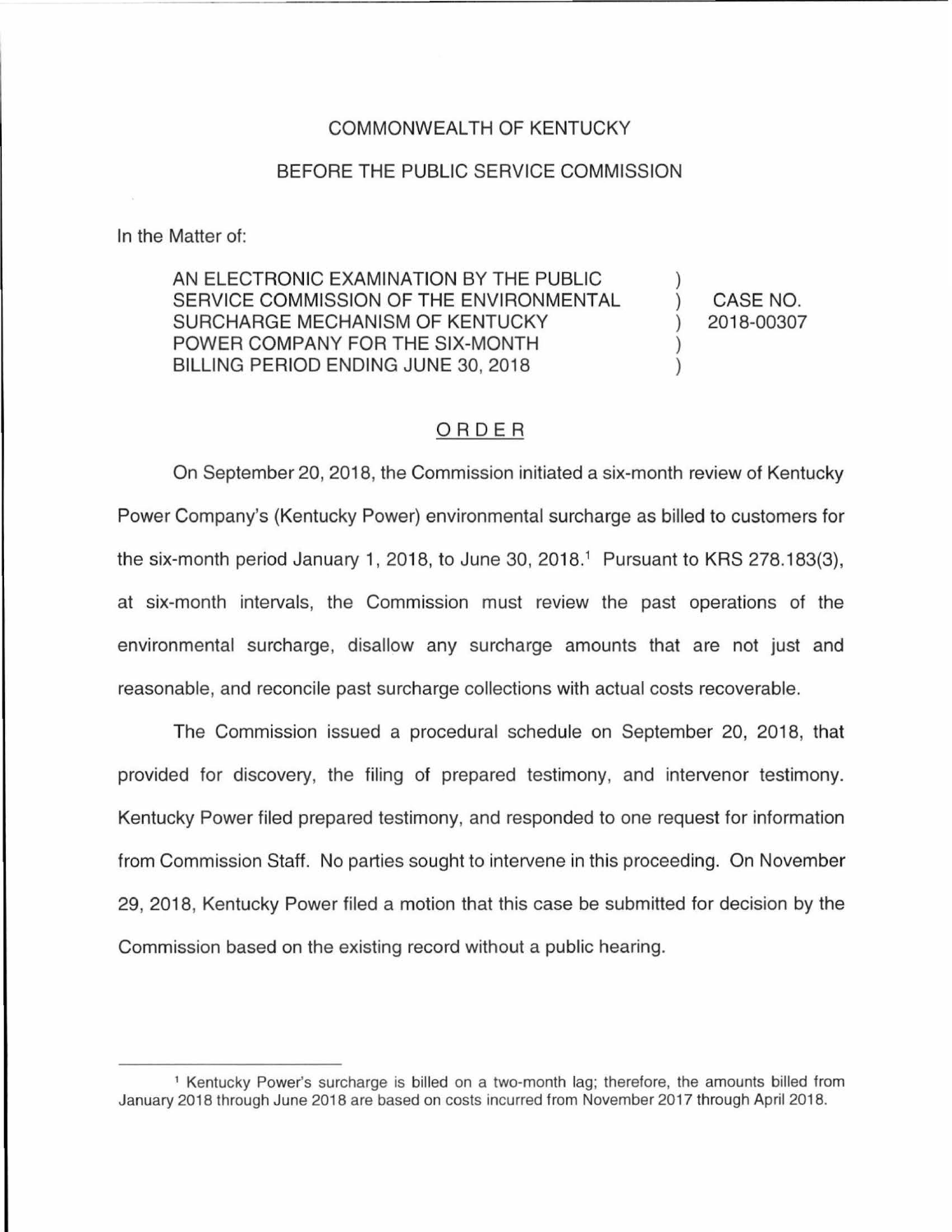# SURCHARGE ADJUSTMENT

Kentucky Power did not propose any additional over- or under-recovery for the review period.<sup>2</sup> Having reviewed the record, the Commission finds that Kentucky Power's determination that it did not have any additional over- or under-recovery for the review period is reasonable.

Kentucky Power states that the average residential customer's monthly usage for this review period was 1,281-kilowatt hours.<sup>3</sup> Because Kentucky Power determined it did not have any over- or under-recovery for the review period, there will be no additional impact on an average residential customer's bill.<sup>4</sup>

# RATE OF RETURN

In previous environmental surcharge reviews, the Commission has been guided by its findings in Case No. 1996-00489<sup>5</sup> with respect to the determination of the weighted average cost of capital (WACC) to be used prospectively in Kentucky Power's monthly environmental surcharge filings. However, the final Order in Case No. 2017-00179<sup>6</sup> (Final Order) now supersedes the findings in Case No. 1996-00489. The Final Order authorized

 $3$  *Id.*, Item 6.

 $4$  Id.

<sup>&</sup>lt;sup>2</sup> Kentucky Power's Response to Commission Staff's First Request for Information, Item 1.

<sup>&</sup>lt;sup>5</sup> Case No. 1996-00489, Application of Kentucky Power Company d/b/a American Electric Power to Assess a Surcharge Under KRS 278. 183 to Recover Costs of Compliance With the Clean Air Act and Those Environmental Requirements Which Apply to Combustion Waste and By-Products (Ky. PSC Aug. 18, 1997).

<sup>&</sup>lt;sup>6</sup> Case No. 2017-00179, Application of Kentucky Power Company for: (1) A General Adjustment of Its Rates for Electric Service; (2) An Order Approving Its 2017 Environmental Compliance Plan; (3) An Order Approving Its Tariffs and Riders; and (4) An Order Approving Accounting Practices to Establish Regulatory Assets and Liabilities; and (5) An Order Granting All Other Required Approvals and Relief (Ky. PSC Jan. 18, 2018).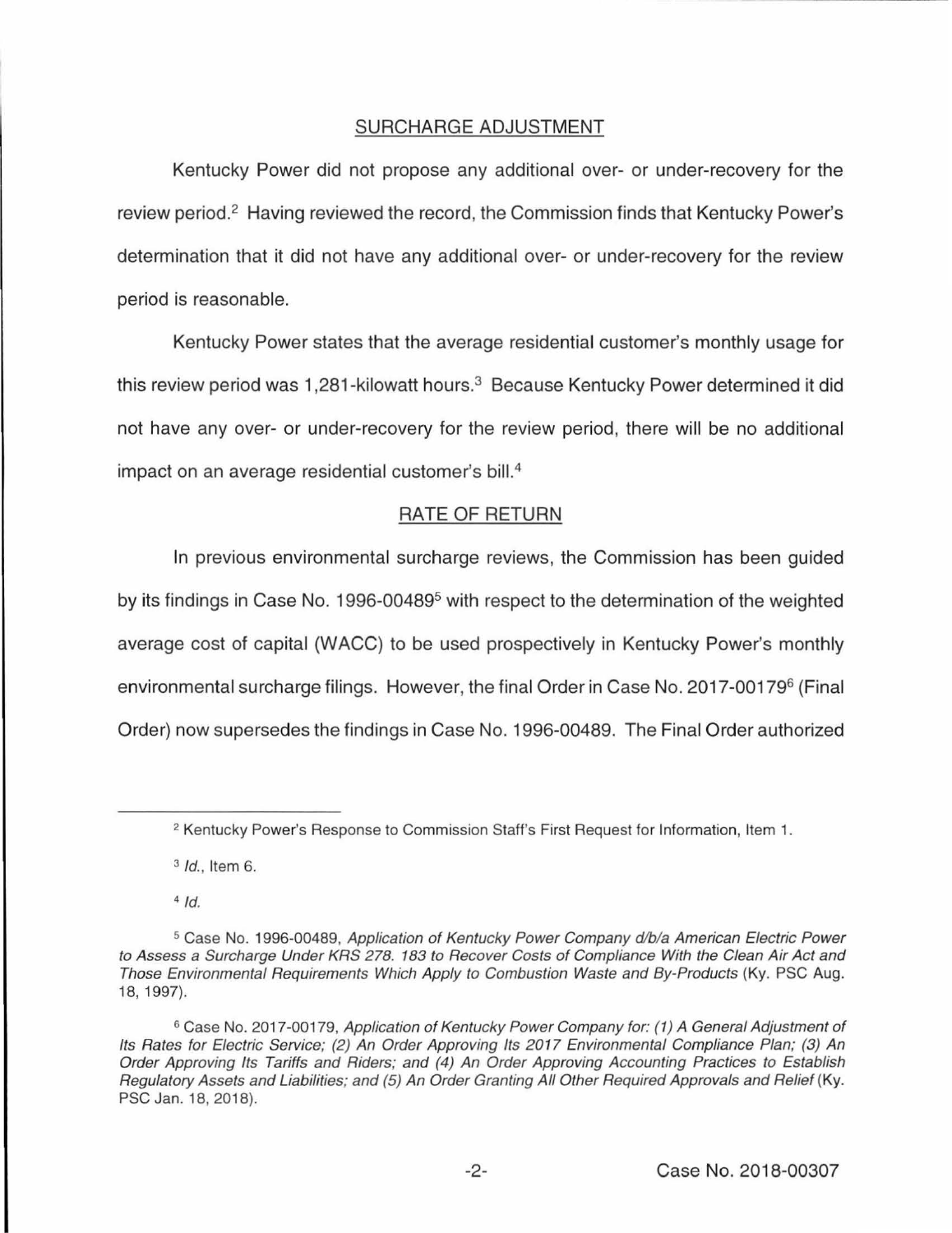a return on common equity of 9.70 percent for environmental surcharge purposes.<sup>7</sup> It also specified that Kentucky Power utilizes a WACC of 6.44 percent and a Gross Revenue Conversion Factor (GRCF) of 1.352116, which would remain constant until changed by the Commission in Kentucky Power's next base rate case. 8 Therefore, the Commission finds that the combination of these components, which produces an overall grossed-up rate of return of 7.88 percent, should be used in all monthly environmental surcharge filings subsequent to the date of this Order.

IT IS THEREFORE ORDERED that:

1. Kentucky Power's request to submit this case for a decision on the existing evidence of record without a hearing is granted.

2. Kentucky Power's determination that it had no additional over- or underrecovery for the review period is approved.

3. Kentucky Power shall use a weighted average cost of capital of 6.44 percent, a tax gross-up factor of 1.352116, a return on equity rate of 9. 70 percent, and an overall grossed-up rate of return of 7.88 percent in all monthly environmental surcharge filings subsequent to the date of this Order.

4. The environmental surcharge amounts determined by Kentucky Power for the review period January 1, 2018, to June 30, 2018, are just and reasonable.

5. This case is closed and removed from the Commission's docket.

<sup>7</sup>Id., Final Order at 27.

 $8$ Id.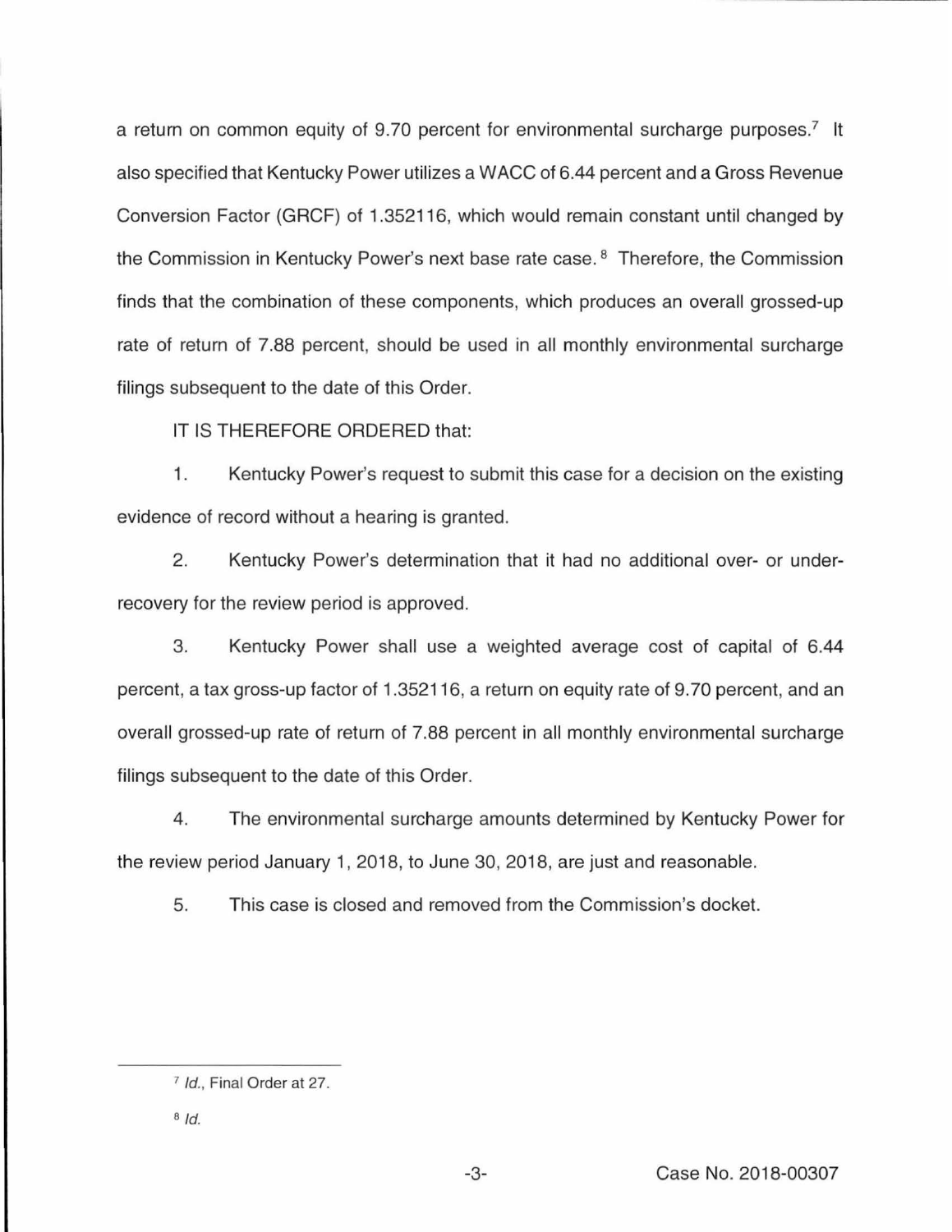By the Commission



ATTEST:

Lewen R. Punson

Executive Director

Case No. 2018-00307